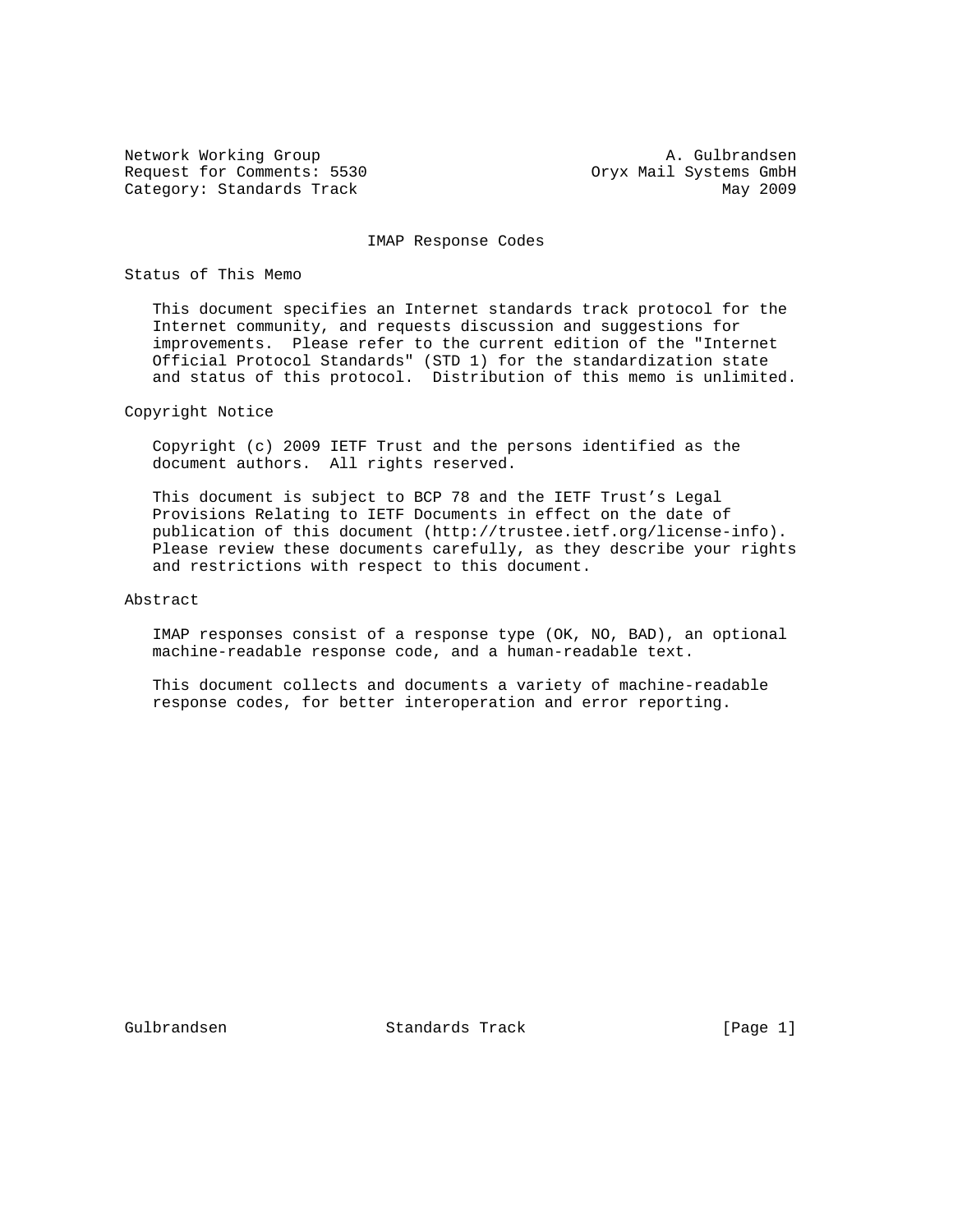# 1. Introduction

 Section 7.1 of [RFC3501] defines a number of response codes that can help tell an IMAP client why a command failed. However, experience has shown that more codes are useful. For example, it is useful for a client to know that an authentication attempt failed because of a server problem as opposed to a password problem.

 Currently, many IMAP servers use English-language, human-readable text to describe these errors, and a few IMAP clients attempt to translate this text into the user's language.

 This document names a variety of errors as response codes. It is based on errors that have been checked and reported on in some IMAP server implementations, and on the needs of some IMAP clients.

 This document doesn't require any servers to test for these errors or any clients to test for these names. It only names errors for better reporting and handling.

2. Conventions Used in This Document

Formal syntax is defined by [RFC5234] as modified by [RFC3501].

 Example lines prefaced by "C:" are sent by the client and ones prefaced by "S:" by the server. "[...]" means elision.

3. Response Codes

 This section defines all the new response codes. Each definition is followed by one or more examples.

UNAVAILABLE

 Temporary failure because a subsystem is down. For example, an IMAP server that uses a Lightweight Directory Access Protocol (LDAP) or Radius server for authentication might use this response code when the LDAP/Radius server is down.

 C: a LOGIN "fred" "foo" S: a NO [UNAVAILABLE] User's backend down for maintenance

## AUTHENTICATIONFAILED

 Authentication failed for some reason on which the server is unwilling to elaborate. Typically, this includes "unknown user" and "bad password".

Gulbrandsen Standards Track [Page 2]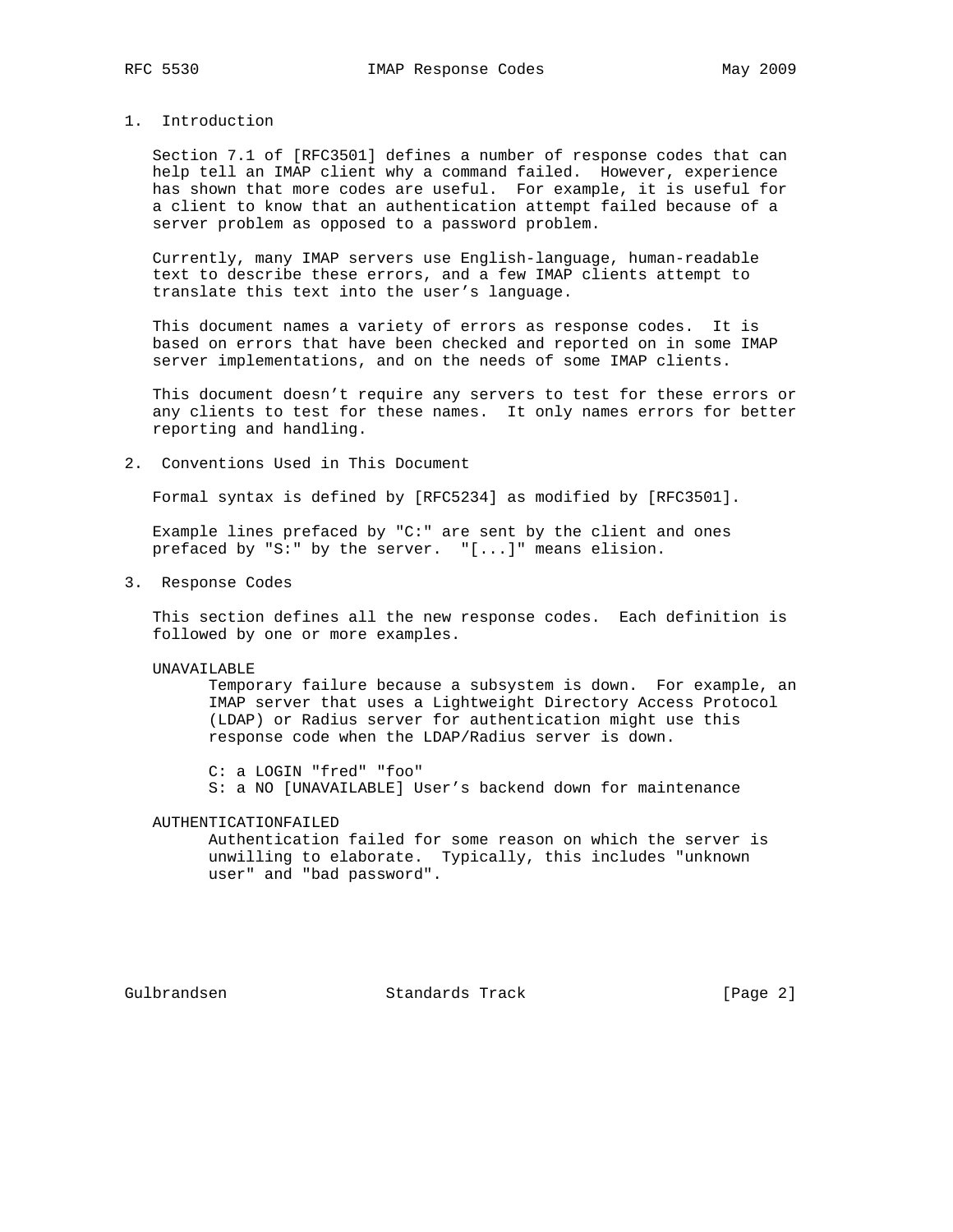This is the same as not sending any response code, except that when a client sees AUTHENTICATIONFAILED, it knows that the problem wasn't, e.g., UNAVAILABLE, so there's no point in trying the same login/password again later.

C: b LOGIN "fred" "foo"

S: b NO [AUTHENTICATIONFAILED] Authentication failed

# AUTHORIZATIONFAILED

 Authentication succeeded in using the authentication identity, but the server cannot or will not allow the authentication identity to act as the requested authorization identity. This is only applicable when the authentication and authorization identities are different.

 C: c1 AUTHENTICATE PLAIN [...] S: c1 NO [AUTHORIZATIONFAILED] No such authorization-ID C: c2 AUTHENTICATE PLAIN [...] S: c2 NO [AUTHORIZATIONFAILED] Authenticator is not an admin

#### EXPIRED

 Either authentication succeeded or the server no longer had the necessary data; either way, access is no longer permitted using that passphrase. The client or user should get a new passphrase.

 C: d login "fred" "foo" S: d NO [EXPIRED] That password isn't valid any more

## PRIVACYREQUIRED

 The operation is not permitted due to a lack of privacy. If Transport Layer Security (TLS) is not in use, the client could try STARTTLS (see Section 6.2.1 of [RFC3501]) and then repeat the operation.

 C: d login "fred" "foo" S: d NO [PRIVACYREQUIRED] Connection offers no privacy

 C: d select inbox S: d NO [PRIVACYREQUIRED] Connection offers no privacy

Gulbrandsen Standards Track [Page 3]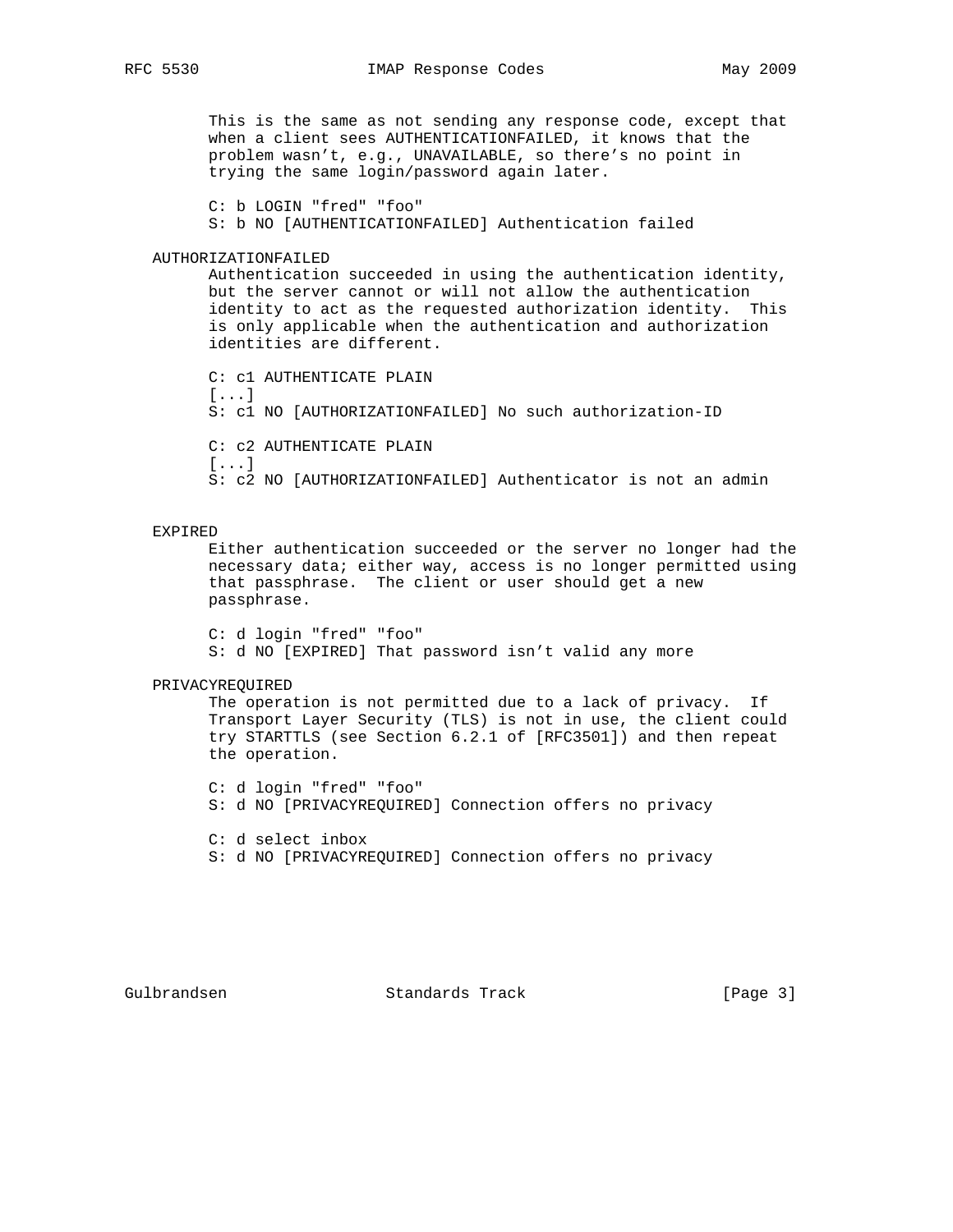#### CONTACTADMIN

 The user should contact the system administrator or support desk.

 C: e login "fred" "foo" S: e OK [CONTACTADMIN]

#### NOPERM

 The access control system (e.g., Access Control List (ACL), see [RFC4314]) does not permit this user to carry out an operation, such as selecting or creating a mailbox.

 C: f select "/archive/projects/experiment-iv" S: f NO [NOPERM] Access denied

#### INUSE

 An operation has not been carried out because it involves sawing off a branch someone else is sitting on. Someone else may be holding an exclusive lock needed for this operation, or the operation may involve deleting a resource someone else is using, typically a mailbox.

The operation may succeed if the client tries again later.

 C: g delete "/archive/projects/experiment-iv" S: g NO [INUSE] Mailbox in use

#### EXPUNGEISSUED

 Someone else has issued an EXPUNGE for the same mailbox. The client may want to issue NOOP soon. [RFC2180] discusses this subject in depth.

C: h search from fred@example.com

S: \* SEARCH 1 2 3 5 8 13 21 42

S: h OK [EXPUNGEISSUED] Search completed

#### CORRUPTION

 The server discovered that some relevant data (e.g., the mailbox) are corrupt. This response code does not include any information about what's corrupt, but the server can write that to its logfiles.

C: i select "/archive/projects/experiment-iv"

S: i NO [CORRUPTION] Cannot open mailbox

Gulbrandsen Standards Track [Page 4]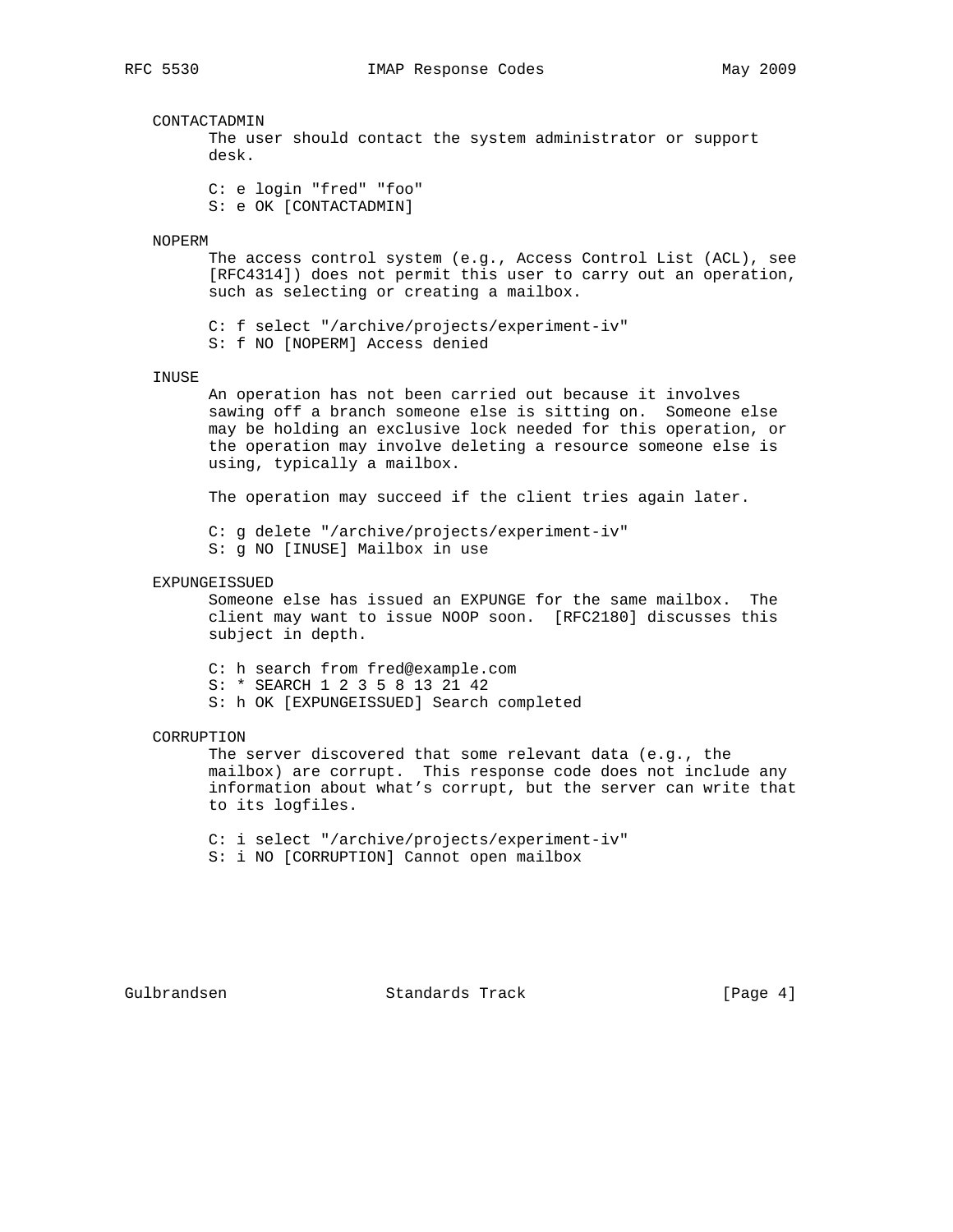SERVERBUG

 The server encountered a bug in itself or violated one of its own invariants. C: j select "/archive/projects/experiment-iv" S: j NO [SERVERBUG] This should not happen CLIENTBUG The server has detected a client bug. This can accompany all of OK, NO, and BAD, depending on what the client bug is. C: k1 select "/archive/projects/experiment-iv" [...] S: k1 OK [READ-ONLY] Done C: k2 status "/archive/projects/experiment-iv" (messages) [...] S: k2 OK [CLIENTBUG] Done CANNOT The operation violates some invariant of the server and can never succeed. C: l create "///////" S: l NO [CANNOT] Adjacent slashes are not supported LIMIT The operation ran up against an implementation limit of some kind, such as the number of flags on a single message or the number of flags used in a mailbox. C: m STORE 42 FLAGS f1 f2 f3 f4 f5 ... f250 S: m NO [LIMIT] At most 32 flags in one mailbox supported OVERQUOTA The user would be over quota after the operation. (The user may or may not be over quota already.) Note that if the server sends OVERQUOTA but doesn't support the IMAP QUOTA extension defined by [RFC2087], then there is a quota, but the client cannot find out what the quota is.

 C: n1 uid copy 1:\* oldmail S: n1 NO [OVERQUOTA] Sorry

 C: n2 uid copy 1:\* oldmail S: n2 OK [OVERQUOTA] You are now over your soft quota

Gulbrandsen Standards Track [Page 5]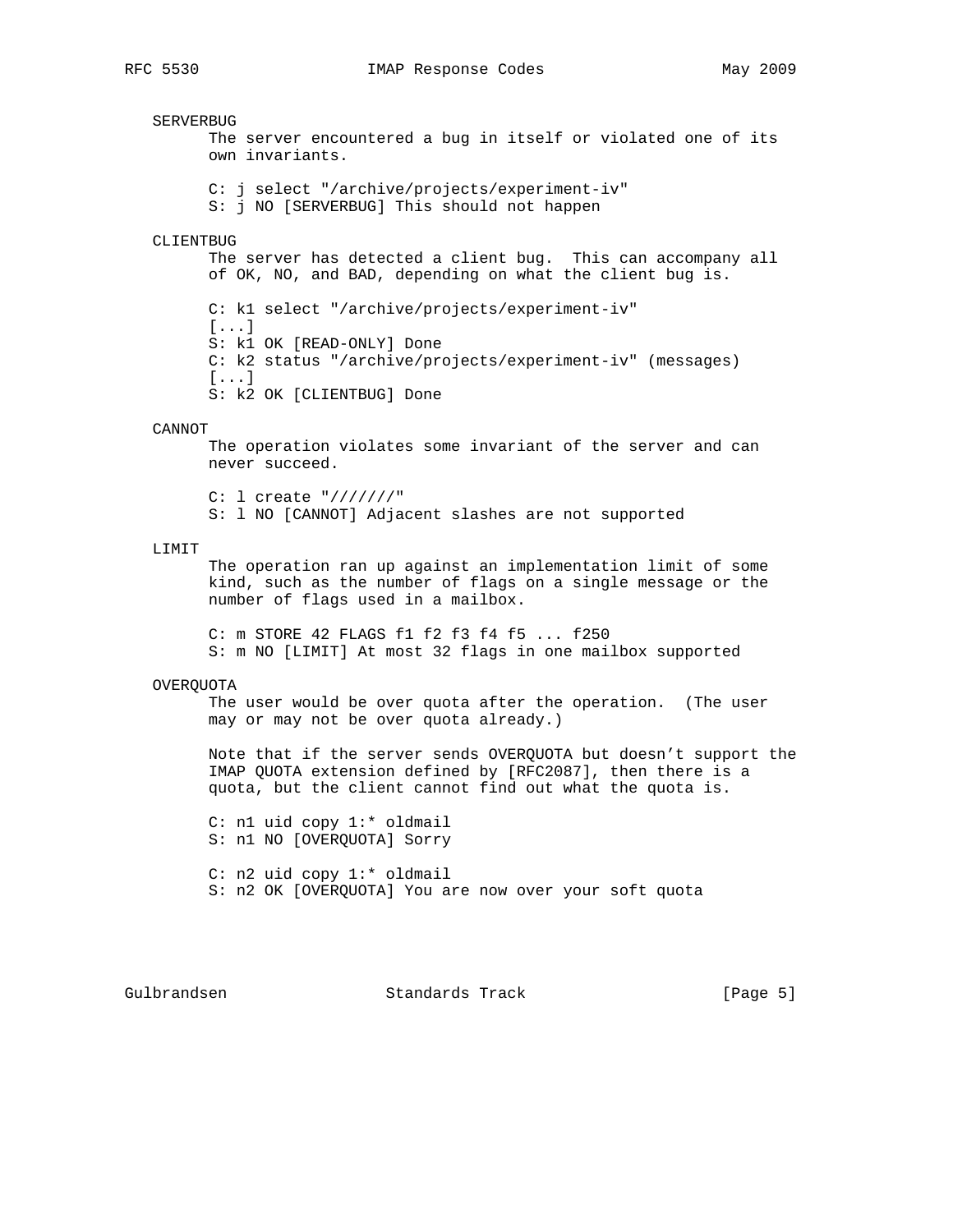ALREADYEXISTS

 The operation attempts to create something that already exists, such as when the CREATE or RENAME directories attempt to create a mailbox and there is already one of that name.

C: o RENAME this that

S: o NO [ALREADYEXISTS] Mailbox "that" already exists

NONEXISTENT

 The operation attempts to delete something that does not exist. Similar to ALREADYEXISTS.

 C: p RENAME this that S: p NO [NONEXISTENT] No such mailbox

4. Formal Syntax

 The following syntax specification uses the Augmented Backus-Naur Form (ABNF) notation as specified in [RFC5234]. [RFC3501] defines the non-terminal "resp-text-code".

 Except as noted otherwise, all alphabetic characters are case insensitive. The use of upper or lowercase characters to define token strings is for editorial clarity only.

 resp-text-code =/ "UNAVAILABLE" / "AUTHENTICATIONFAILED" / "AUTHORIZATIONFAILED" / "EXPIRED" / "PRIVACYREQUIRED" / "CONTACTADMIN" / "NOPERM" / "INUSE" / "EXPUNGEISSUED" / "CORRUPTION" / "SERVERBUG" / "CLIENTBUG" / "CANNOT" / "LIMIT" / "OVERQUOTA" / "ALREADYEXISTS" / "NONEXISTENT"

# 5. Security Considerations

 Revealing information about a passphrase to unauthenticated IMAP clients causes bad karma.

 Response codes are easier to parse than human-readable text. This can amplify the consequences of an information leak. For example, selecting a mailbox can fail because the mailbox doesn't exist, because the user doesn't have the "l" right (right to know the mailbox exists) or "r" right (right to read the mailbox). If the server sent different responses in the first two cases in the past, only malevolent clients would discover it. With response codes it's possible, perhaps probable, that benevolent clients will forward the

Gulbrandsen Standards Track [Page 6]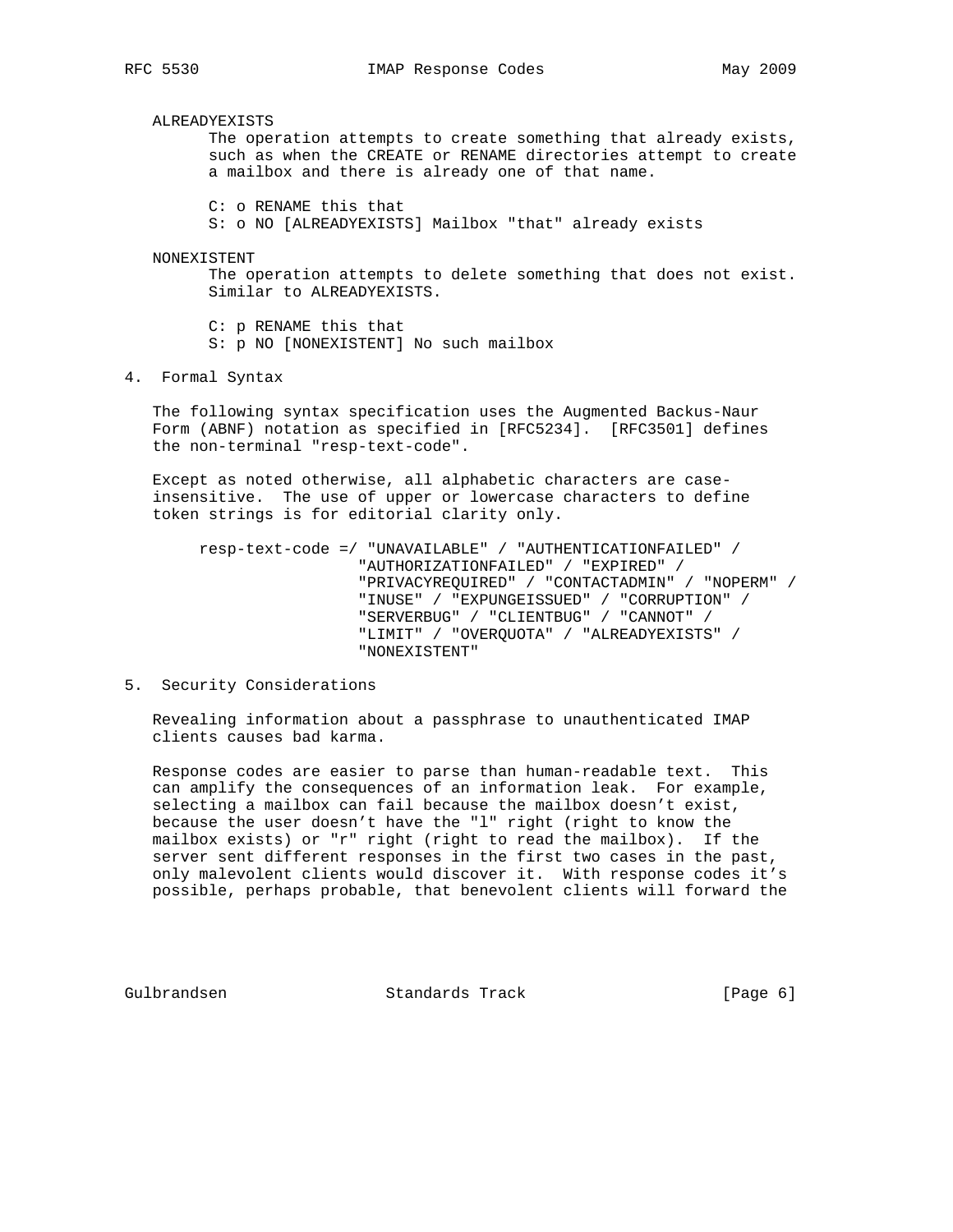leaked information to the user. Server authors are encouraged to be particularly careful with the NOPERM and authentication-related responses.

6. IANA Considerations

 The IANA has created the IMAP Response Codes registry. The registry has been populated with the following codes:

| NEWNAME                       |                 | RFC 2060 (obsolete) |
|-------------------------------|-----------------|---------------------|
| REFERRAL                      | RFC 2221        |                     |
| ALERT                         | RFC 3501        |                     |
| BADCHARSET                    | RFC 3501        |                     |
| PARSE                         | RFC 3501        |                     |
| PERMANENTFLAGS                | <b>RFC 3501</b> |                     |
| READ-ONLY                     | <b>RFC 3501</b> |                     |
| READ-WRITE                    | RFC 3501        |                     |
| TRYCREATE                     | RFC 3501        |                     |
| UIDNEXT                       | RFC 3501        |                     |
| UIDVALIDITY                   | RFC 3501        |                     |
| UNSEEN                        | RFC 3501        |                     |
| UNKNOWN-CTE                   | RFC 3516        |                     |
| UIDNOTSTICKY                  | RFC 4315        |                     |
| APPENDUID                     | RFC 4315        |                     |
| COPYUID                       | RFC 4315        |                     |
| URLMECH                       | RFC 4467        |                     |
| TOOBIG                        | RFC 4469        |                     |
| <b>BADURL</b>                 | RFC 4469        |                     |
| HIGHESTMODSEO                 | RFC 4551        |                     |
| NOMODSEO                      | <b>RFC 4551</b> |                     |
| MODIFIED                      | RFC 4551        |                     |
| COMPRESSIONACTIVE             | RFC 4978        |                     |
| CLOSED                        | <b>RFC 5162</b> |                     |
| NOTSAVED                      | RFC 5182        |                     |
| BADCOMPARATOR                 | RFC 5255        |                     |
| ANNOTATE                      | RFC 5257        |                     |
| ANNOTATIONS                   | RFC 5257        |                     |
| TEMPFAIL                      | RFC 5259        |                     |
| MAXCONVERTMESSAGES            | RFC 5259        |                     |
| MAXCONVERTPARTS               | RFC 5259        |                     |
| NOUPDATE                      | RFC 5267        |                     |
| METADATA                      | RFC 5464        |                     |
| NOTIFICATIONOVERFLOW RFC 5465 |                 |                     |
| <b>BADEVENT</b>               | RFC 5465        |                     |
| UNDEFINED-FILTER              | RFC 5466        |                     |
| <b>UNAVAILABLE</b>            | RFC 5530        |                     |
| AUTHENTICATIONFAILED RFC 5530 |                 |                     |
| AUTHORIZATIONFAILED           | <b>RFC 5530</b> |                     |

Gulbrandsen Standards Track [Page 7]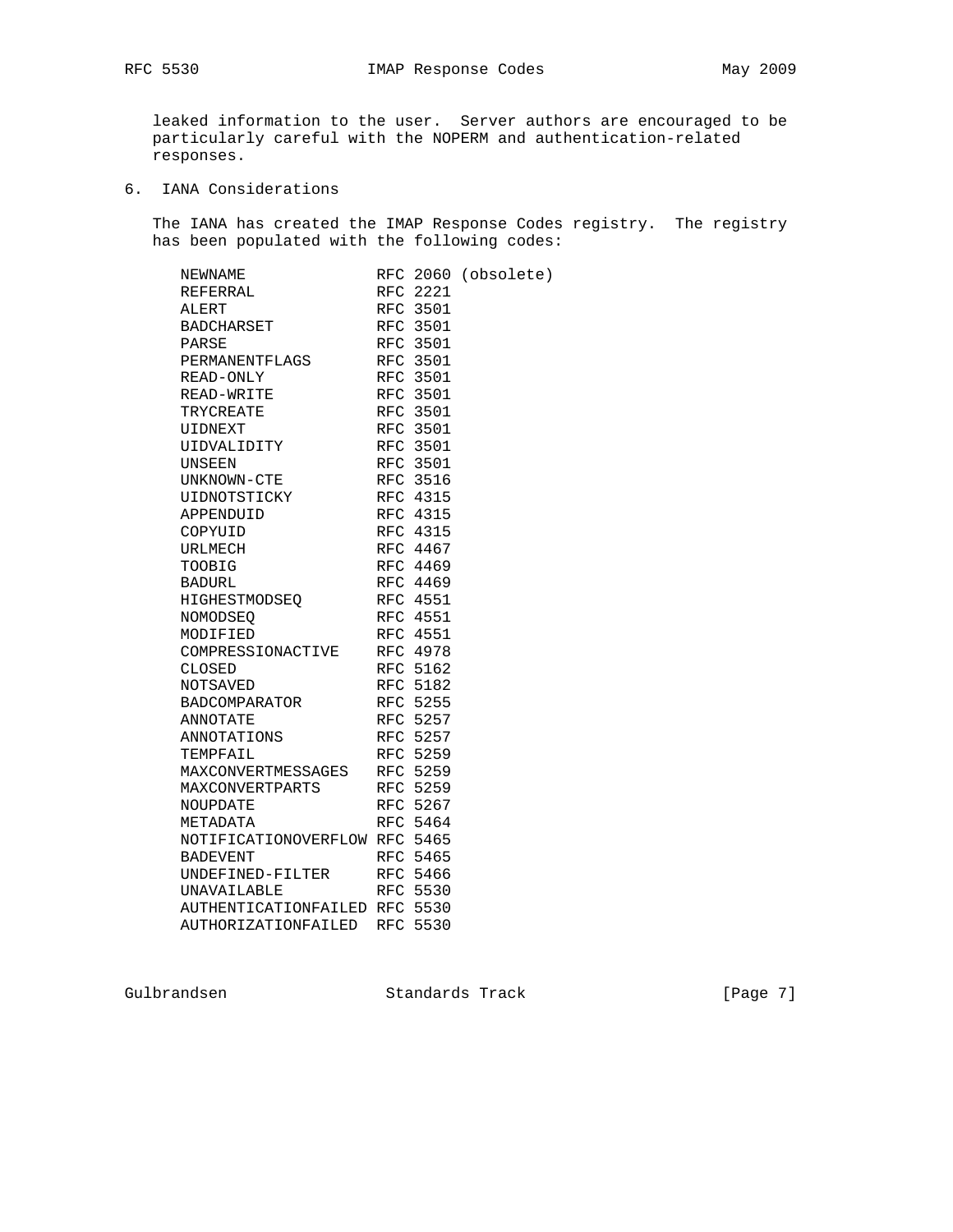| EXPIRED          | RFC 5530 |
|------------------|----------|
| PRIVACYREOUIRED  | RFC 5530 |
| CONTACTADMIN     | RFC 5530 |
| NOPERM           | RFC 5530 |
| INUSE            | RFC 5530 |
| EXPUNGEISSUED    | RFC 5530 |
| CORRUPTION       | RFC 5530 |
| <b>SERVERBUG</b> | RFC 5530 |
| CLIENTBUG        | RFC 5530 |
| CANNOT           | RFC 5530 |
| <b>T.TMTT</b>    | RFC 5530 |
| OVEROUOTA        | RFC 5530 |
| ALREADYEXISTS    | RFC 5530 |
| NONEXISTENT      | RFC 5530 |

 The new registry can be extended by sending a registration request to IANA. IANA will forward this request to a Designated Expert, appointed by the responsible IESG Area Director, CCing it to the IMAP Extensions mailing list at <ietf-imapext@imc.org> (or a successor designated by the Area Director). After either allowing 30 days for community input on the IMAP Extensions mailing list or a successful IETF Last Call, the expert will determine the appropriateness of the registration request and either approve or disapprove the request by sending a notice of the decision to the requestor, CCing the IMAP Extensions mailing list and IANA. A denial notice must be justified by an explanation, and, in cases where it is possible, concrete suggestions on how the request can be modified so as to become acceptable should be provided.

 For each response code, the registry contains a list of relevant RFCs that describe (or extend) the response code and an optional response code status description, such as "obsolete" or "reserved to prevent collision with deployed software". (Note that in the latter case, the RFC number can be missing.) Presence of the response code status description means that the corresponding response code is NOT RECOMMENDED for widespread use.

 The intention is that any future allocation will be accompanied by a published RFC (including direct submissions to the RFC Editor). But in order to allow for the allocation of values prior to the RFC being approved for publication, the Designated Expert can approve allocations once it seems clear that an RFC will be published, for example, before requesting IETF LC for the document.

 The Designated Expert can also approve registrations for response codes used in deployed software when no RFC exists. Such registrations must be marked as "reserved to prevent collision with deployed software".

Gulbrandsen Standards Track [Page 8]